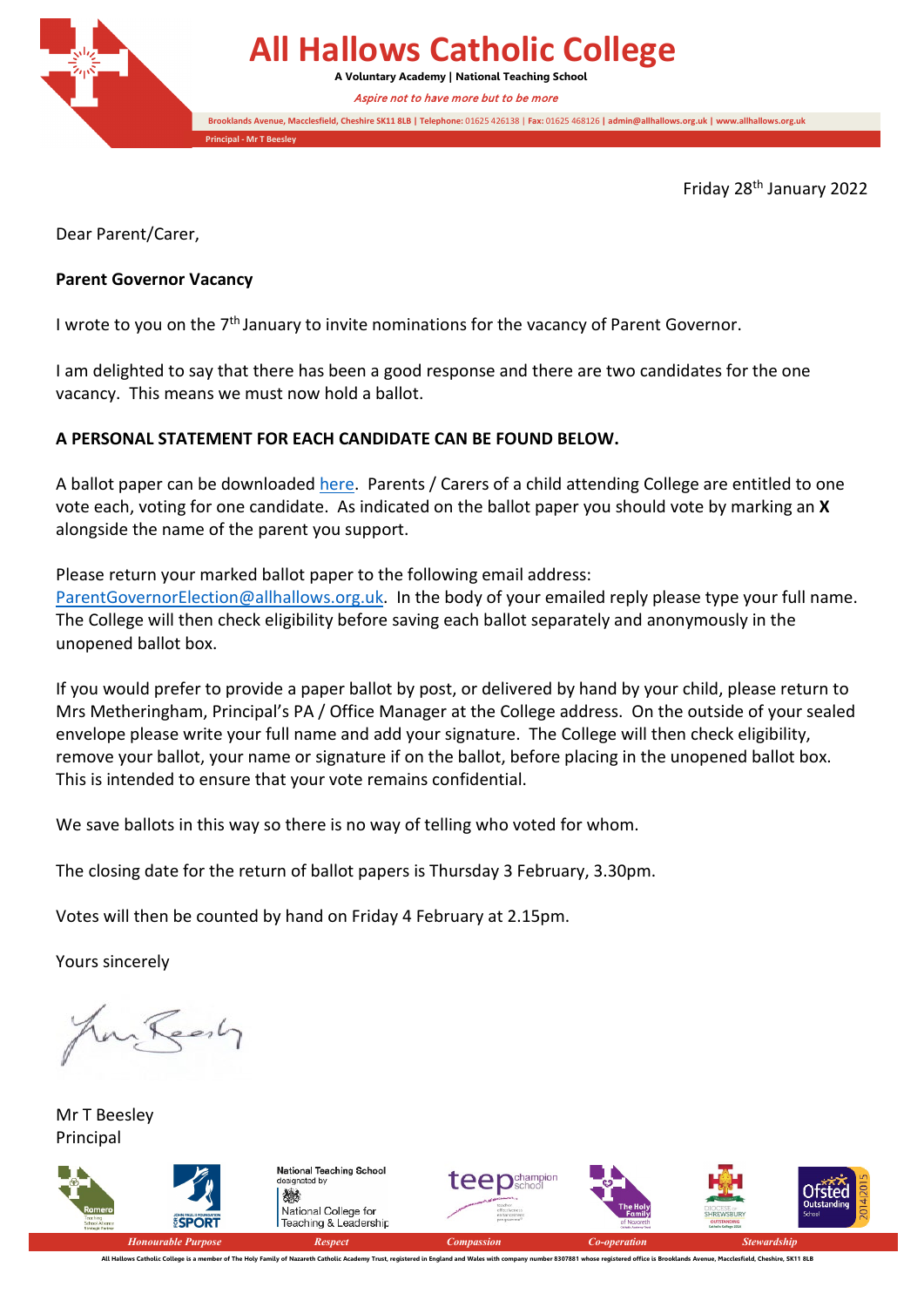

# **All Hallows Catholic College**

**A Voluntary Academy | National Teaching School**

Aspire not to have more but to be more

**Brooklands Avenue, Macclesfield, Cheshire SK11 8LB | Telephone:** 01625 426138 | **Fax:** 01625 468126 **| admin@allhallows.org.uk | www.allhallows.org.uk**

**Principal - Mr T Beesley**

#### **ELECTION OF PARENT GOVERNOR**

**Personal Statement**

Name of nominee: Helen Rawlinson

I have been a school governor for over twelve years including four years as a governor at All Hallows Catholic College and as a Chair of Governors at a primary school. I have undertaken a wide range of governor training and have successfully completed the NCTL Chair of Governors and Clerking programmes. I believe that it is important to continually update my skills and knowledge.

At All Hallows, I have been the training liaison governor and the link governor for Pupil Premium, an area which was independently audited in 2019 and governor knowledge acknowledged to be good. I provide challenge; knowledge of how other schools operate; and I am clear about the strategic objectives and monitoring role of the governing board.

If I am re-elected, I would like to continue to focus on Pupil Premium and help the governing board support the College to be the best it can be. I work in the Education sector, and I have a good appreciation of the Special Educational Needs and/or Disabilities Code of Practice.

Both of my children enjoy attending the College and I will continue to do all that I can, as a school governor, to benefit all the children and young people who attend the College.



All Hallows Catholic College is a member of The Holy Family of Nazareth Catholic Academy Trust, registered in England and Wales with company number 8307881 whose registered office is Brooklands Avenue, Macclesfield, Cheshi